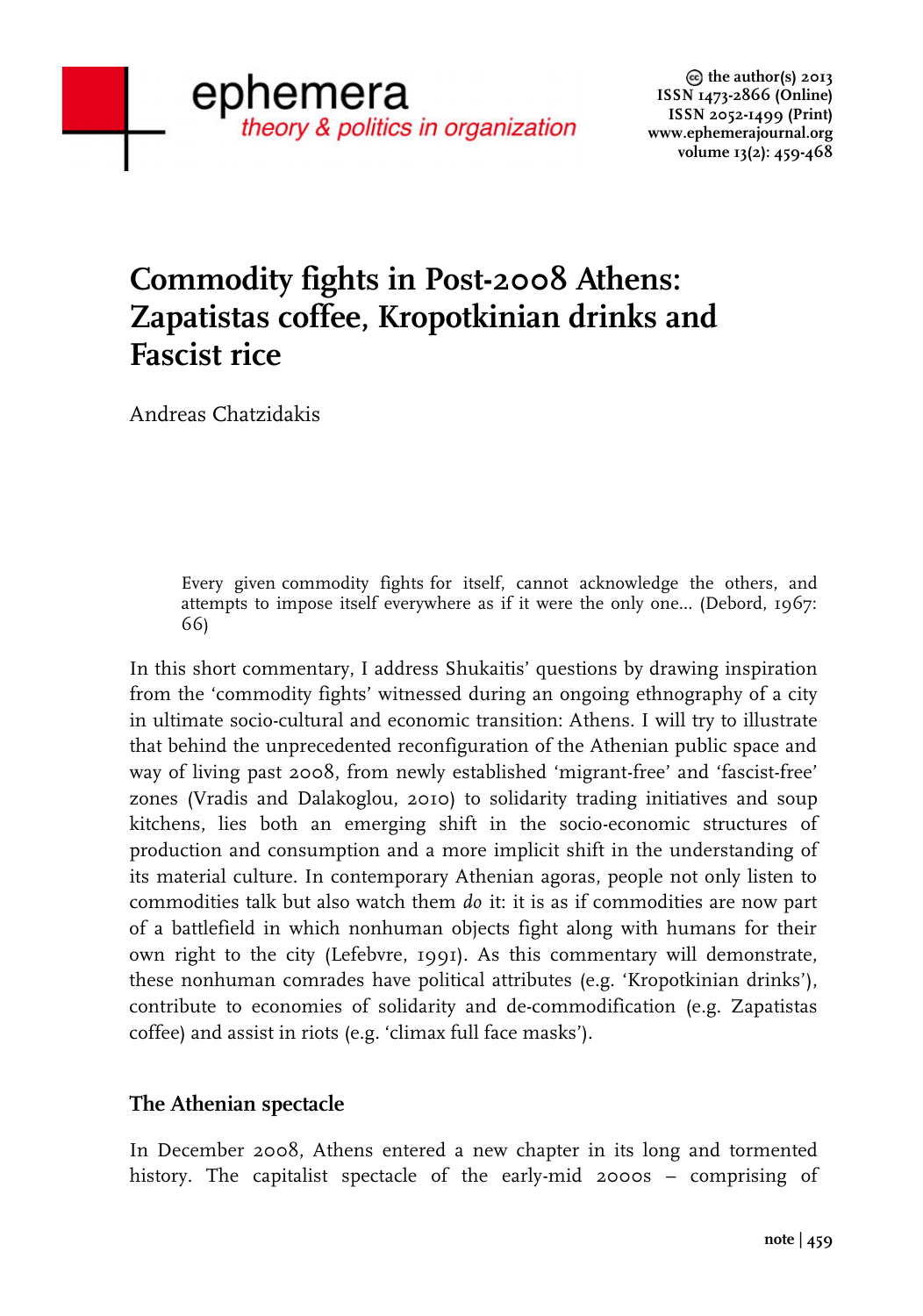development frenzy, supersized shopping malls and patriotic achievements of Olympic proportions (from being the dark horse winner in international sports competitions to hosting Athens 2004) – gave way to the December 2008 riots and the most severe, ongoing economic crisis since Greece's restoration of democracy in 1974. For some, however, a deeper socio-cultural crisis pre-existed. The 2008 Athens uprising helped uncover struggles and contradictions that injected the Greek antagonist movement with newly-found confidence (e.g. Vradis and Dalakoglou, 2011). Within Exarcheia, the city's traditional core of intellectual and political activity, various grassroots movements and collectives started experimenting with here-and-now politics such as solidarity trading with Zapatistas and like-minded local producers, various squats of private and public spaces (including guerrilla parks), new producer and consumer co-operatives, anti-consumerist bazaars, collective kitchens, no-ticket cinema screenings, among others. Spaces of rupture and cracks in the capitalist system (Holloway, 2010) began to appear everywhere.

Fast forward three and a half years, the notions of solidarity trading, linking consumers with producers without intermediaries and resident assemblies on the basis of anti-hierarchical structuring and self-management are now part of the collective vocabulary and have spread far outside Exarcheia (nearly) as fast as the December riots. In this emerging discourse, commodities are an indispensable part of social and political struggles and as I illustrate below, they have assumed various comradely and not-so comradely dimensions.

#### **Zapatistas coffee and Kropotkinian drinks**

It seemed the perfect neighbourhood to me…here you can do many of the things you generally do but from within 'the movement': you can have your coffee in a collective, you can buy some food stuff from Sporos, you can hang around and have a good debate in the park, you can get your clothes from Skoros. Not as if that includes literally everything you do  $-$  I wish  $-$  but slowly there is a tendency towards this direction and I do not think you can find this anywhere else…much of your daily life is politicised. (Male, 33)

Exarcheia is a central neighbourhood of Athens that is renowned for its radical intellectual and political history. Described, among others, as the world's only 'anarchist neighbourhood' (Vradis and Dalakoglou, 2011), Exarcheia has been the birthplace of the Athens Polytechnic uprising (November 1973), the December 2008 riots and is the heart of various other protests and forms of anti-capitalist action since the arrival in the country of the so-called troika (EU/IMF/ECB). Nonetheless, it was not until the 2008 uprising that various Exarcheia-based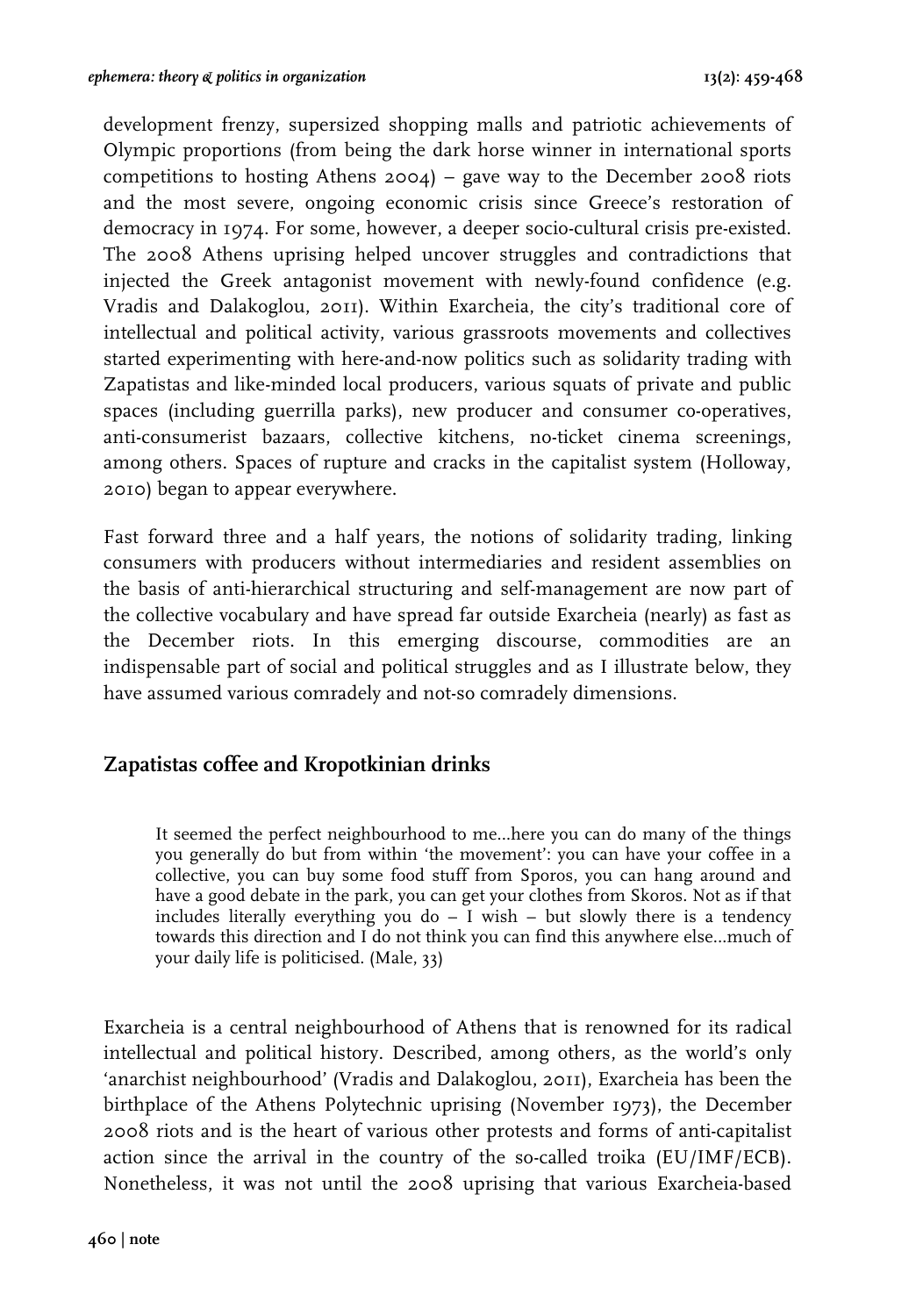**Andreas Chatzidakis Commodity fights in Post-2008 Athens**



**Figure 1: Exarcheia's park.** 

grassroots collectives and movements began to experiment in a larger scale and more consistently with various forms of here-and-now politics and creative forms of resistance. For instance, one of the most striking manifestations is a guerrilla park (formerly a parking lot) known as 'Park Navarinou' or 'the park', that was created in the aftermath of the 2008 riots in an attempt to give something positive to the community and provide a public space that operates on the basis of self-management, anti-hierarchical structures and anti-commercialisation. Today, having established its spatial legacy, along with some impressive



**Figure 2: Exarcheia's park.** 

vegetation, the park continues to function as a space that defies commodification, whilst hosting a variety of different events (from no-ticket cinema screenings to anti-consumerist bazaars), and opportunities for political and comradely cultivation.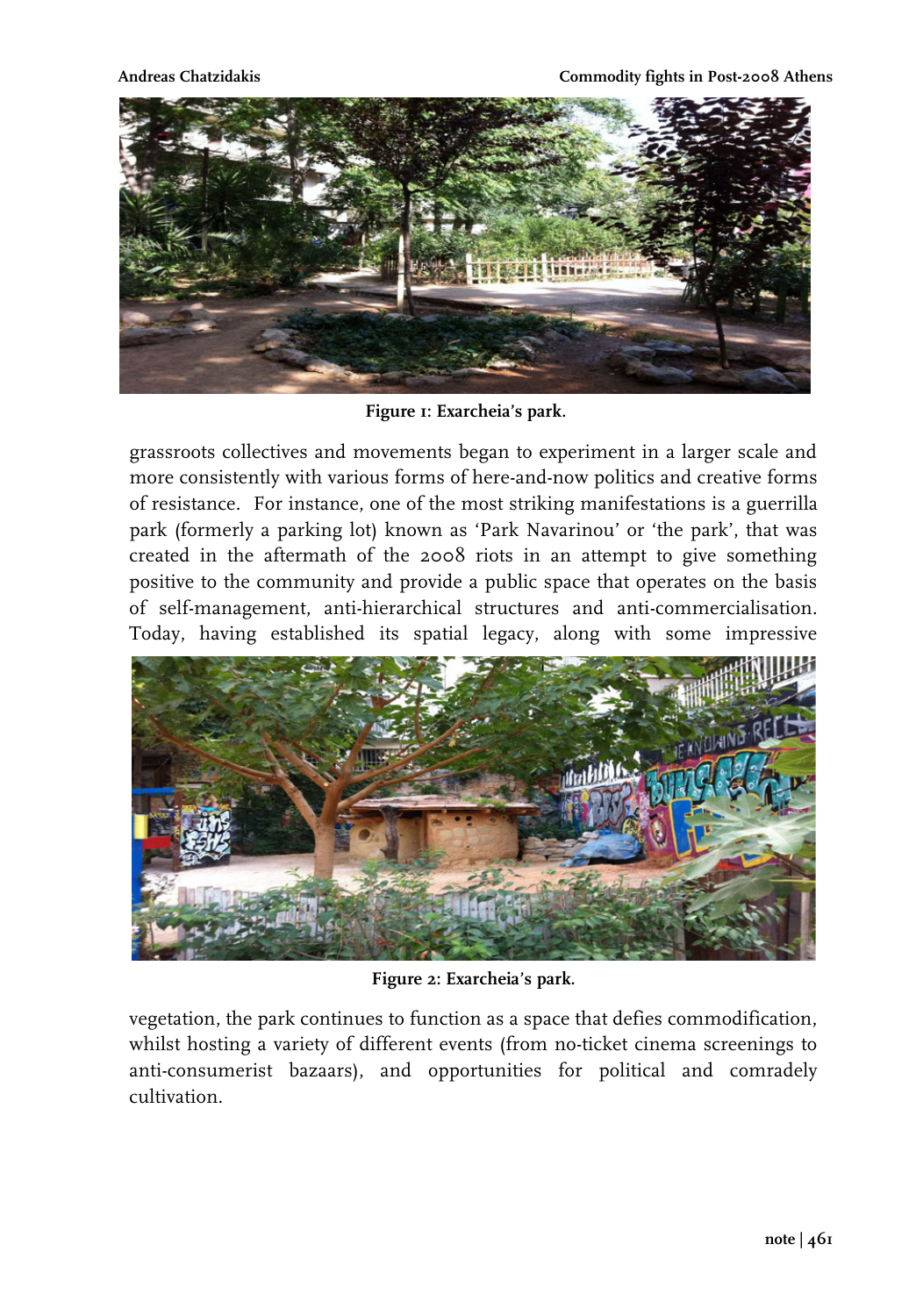Other movements aim at addressing the salience of commodity objects more directly. For instance 'Sporos' (Greek for 'seed'), one of the few such collectives that pre-existed the riots, aims at providing an economy of solidarity with Zapatistas and related producer co-operatives. Concurrently, members of Sporos's collective aim at cultivating an active consumer ethos that confronts more mainstream conceptions of 'ethical consumers' who simply satisfy their 'guilt fetishes' (Cremin, 2012) through purchases of fair trade products (mostly at supermarket shelves):

we do not see it as a method to 'help the poor' in the developing countries, but rather as a possible social movement, comprised of horizontal networks of organized producers, distribution groups and active consumers. We see this possible movement as part of the broader global struggle for social change, not as a thematic action unconnected to the general social and political issues. (http://sporos.org/en)

Since Sporos's successful establishment in the area, various other collectives attempted their own versions of solidarity trading initiatives, gifting bazaars, time banks, barter economies, collective cooking events, free cinema screenings, theatrical plays, artistic exhibitions and educational courses, among others, providing the area with an unprecedented number of opportunities for everyday radical action. And yet, for most of them, the possibility of creating yet another layer of commodified politics remains a constant problematisation:

there is a saying that capitalism can sell you the rope that is about to hang you, capitalism has the ability to commercialise and commodify everything, even resistance....so we remain conscious that even the smallest, most benign activities, say collective cooking, need first, to have a political rationale and second, to be seen in the context of broader social and class struggles... (male, 40)



**Figure 3: Zapatistas Coffee (http://www.sporos.org/products).**

Indeed such problematisations are commonplace within Exarcheia and they often translate into extensive debates, for instance, how, by ensuring social welfare provision in a period of extreme neoliberalisation, solidarity trading initiatives risk serving a complementary-reformist rather than antagonistic role, or the possibility of the area itself to become exoticised and commodified into a Disneyland for 'anarcho-tourists'.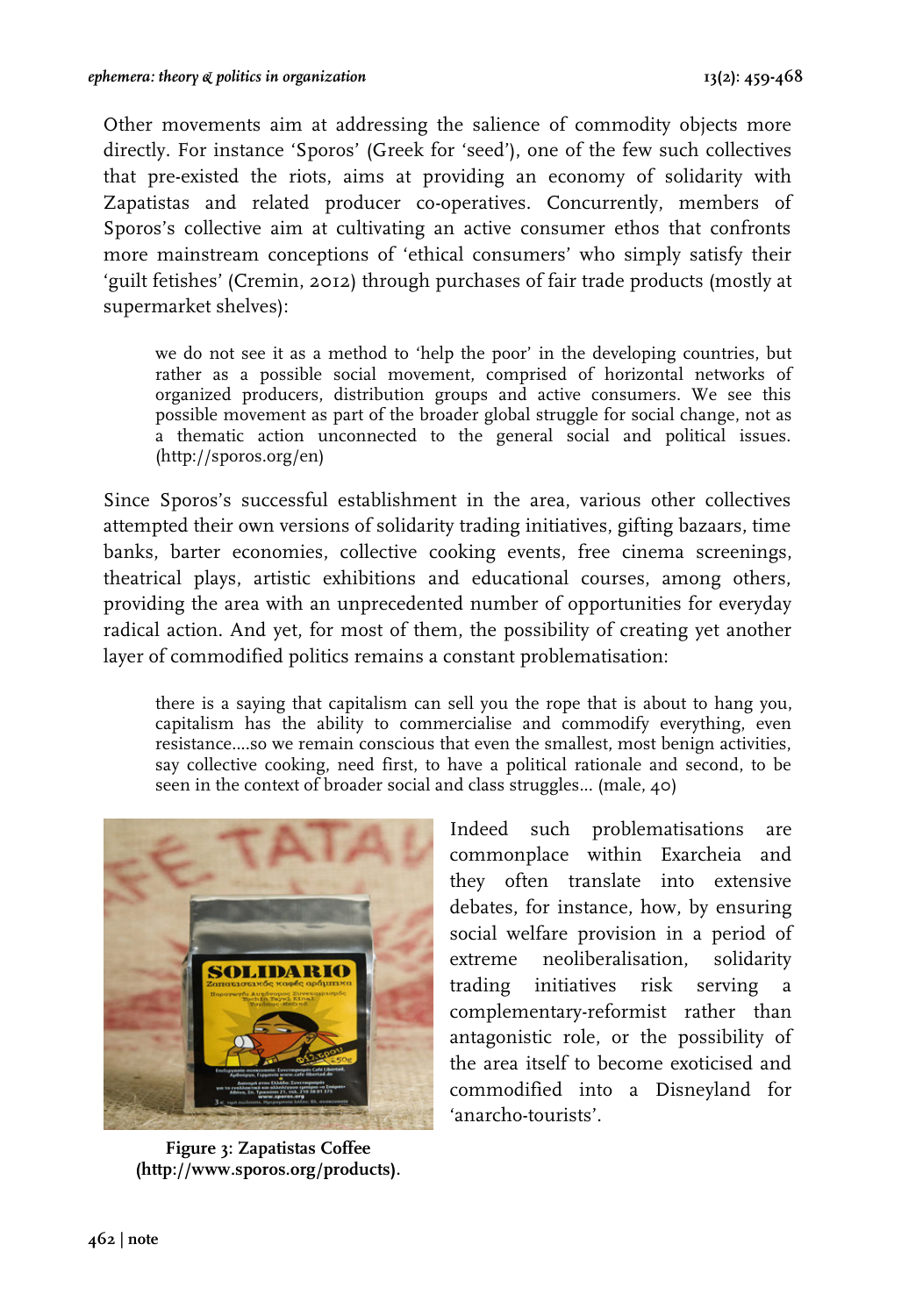Exarcheia, nonetheless, is not an autonomous zone. It remains a neighbourhood in an (otherwise) capitalist city and the dynamic between Exarcheia and the rest of Athens (and Greece) continues to shift dramatically. Previously an area of 'explosion', during the 2008 riots and more discretely through the exportation of self-management principles and here-and-now politics in other areas, Exarcheia is now experiencing an 'implosion', in the sense that a deepening systemic crisis is now abruptly and violently applied upon its residents as much as anywhere else in the country (Chatzidakis and Vradis, 2011). Stories of increased violence, drug-trafficking, and people nearing and falling below the poverty line are part of the new (dystopian) reality. As a consequence, many of the established collectives have had to reconsider their scope and mission. For instance Skoros, a very successful anti-consumerist collective that provides a permanent space for the exchange of goods and services without attached norms of reciprocity has had to reconsider its 'anti-consumerist' agenda:

When we started Skoros, three years ago...everything was easier. It was much easier to propose anti-consumerism, re-use, recycling and sharing practices. Later however the economic crisis arrived – of course the social and cultural crises preexisted – and made us feel awkward. How can one speak of anti-consumerism when people's spending power has shrunk considerably? How can one propose a critique of consumerist needs when people struggle to meet their basic needs? How can we insist that 'we are not a charity' when poverty is next to us, around and above us and it is growing massively? How to counterpropose solidarity and community when the crisis isolates individuals and makes them turn against each other? ...Nonetheless, we are definitely not mourning the loss of our spending power. Our wardrobes may not be as full so as to be able to get rid of last season's clothes and rush for their renewal but how many things do we really need? We are part of a broader network of resistance and struggle but we do not aim for the previous situation: the exploitation, uneven growth, environmental degradation and constant nightmare of unfulfilled consumer needs... (Published leaflet, December 2011).

Concurrently, new cracks emerge in what could be the most unexpected moments and places. 'Vox Squatted Social Centre', previously a cafe/bookstore attached to a cinema, is now a squat run by more traditional anarchist groups that had so far kept a less public profile in the area and were against engaging in any form of monetised transactions. Perhaps the systemic crisis has imposed a reconsideration of their approach to here-and-now politics but the somewhat 'Kropotkinian' drinks sold in Vox do retain a solid comradely mission: all money (so far a few thousands euros) goes in support of anarchist comrades that face juridical charges and/or are already in jail.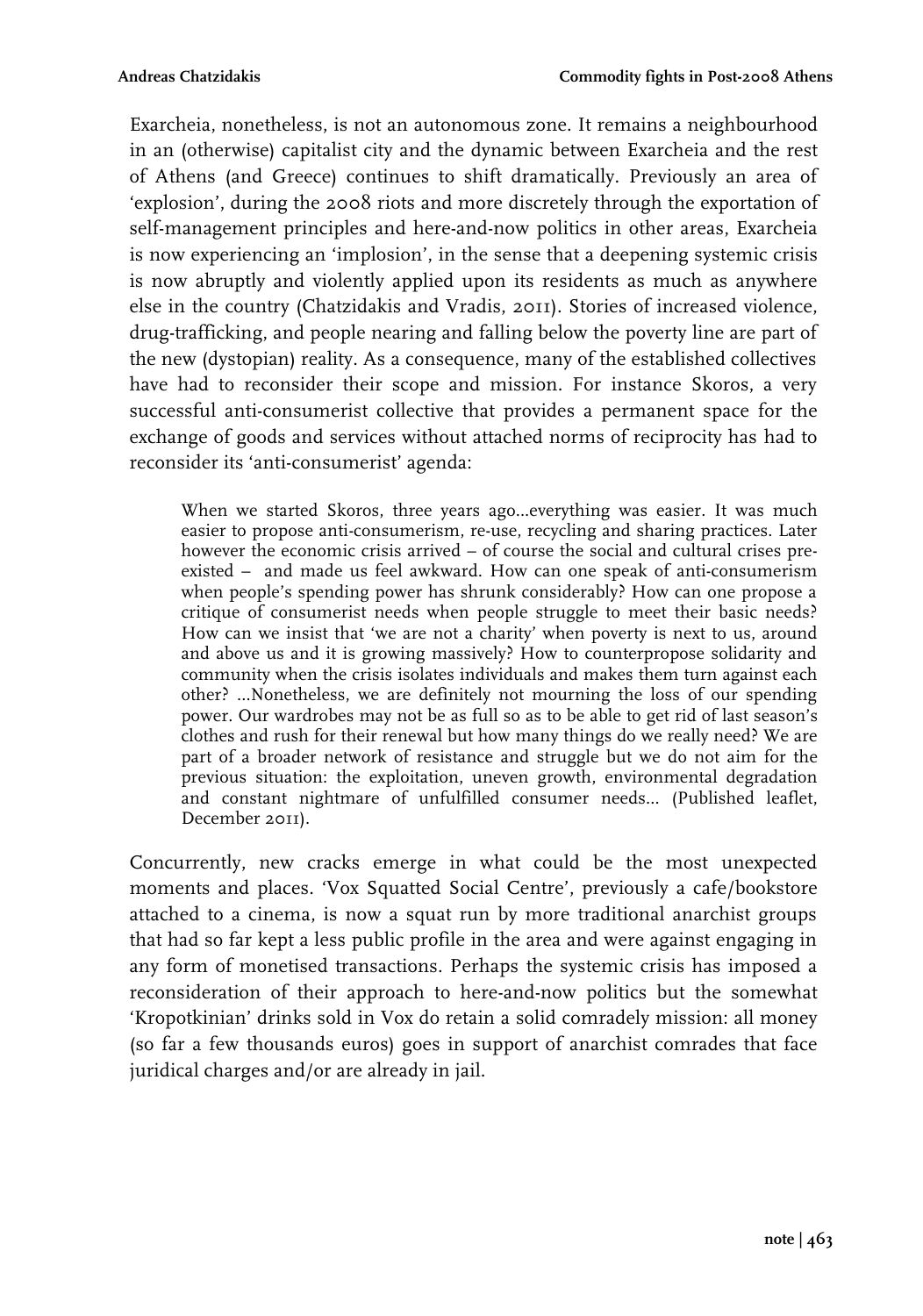

**Figure 4: Vox squatted social centre.<sup>1</sup>**

## **Greek-only soup kitchens, solidarity trading from-Greeks-for-Greeks and Fascist rice**

In post 2008 Athens, however, like many other terms and ideas that have been historically associated with the left (such as solidarity and self-management), the word comrade has been reinvented by a variety of groups at the other end of the political spectrum. In particular, the rise of Golden Dawn, a political party with explicit links to neo-Nazi ideology and which it won 7% of votes in the last national elections (July 2012), has responded not only through practising its own spatial politics via the creation of migrant-free zones (Vradis and Dalakoglou, 2010) but also through counter-proposing its own version of 'comradely' activities and objects; such as solidarity trading that is 'from-Greeks-for-Greeks', soup kitchens upon proof of (Greek) national identity card and 'security services' such as walks to ATMs for citizens that are concerned by the rise of migrant-led crime. And yet, commodities do travel and they often break their silence about the conditions of their production.

'Fascist rice' is a term used across various solidarity trading networks when it was revealed that the producers' co-operative of the particular rice were affiliated with extreme-right groups and organisations. Subsequently, the rice was

 1 Source: http://www.anarkismo.net/attachments/apr2012/473188\_423853804308583 \_143534732340493\_1534631\_437263738\_o.jpg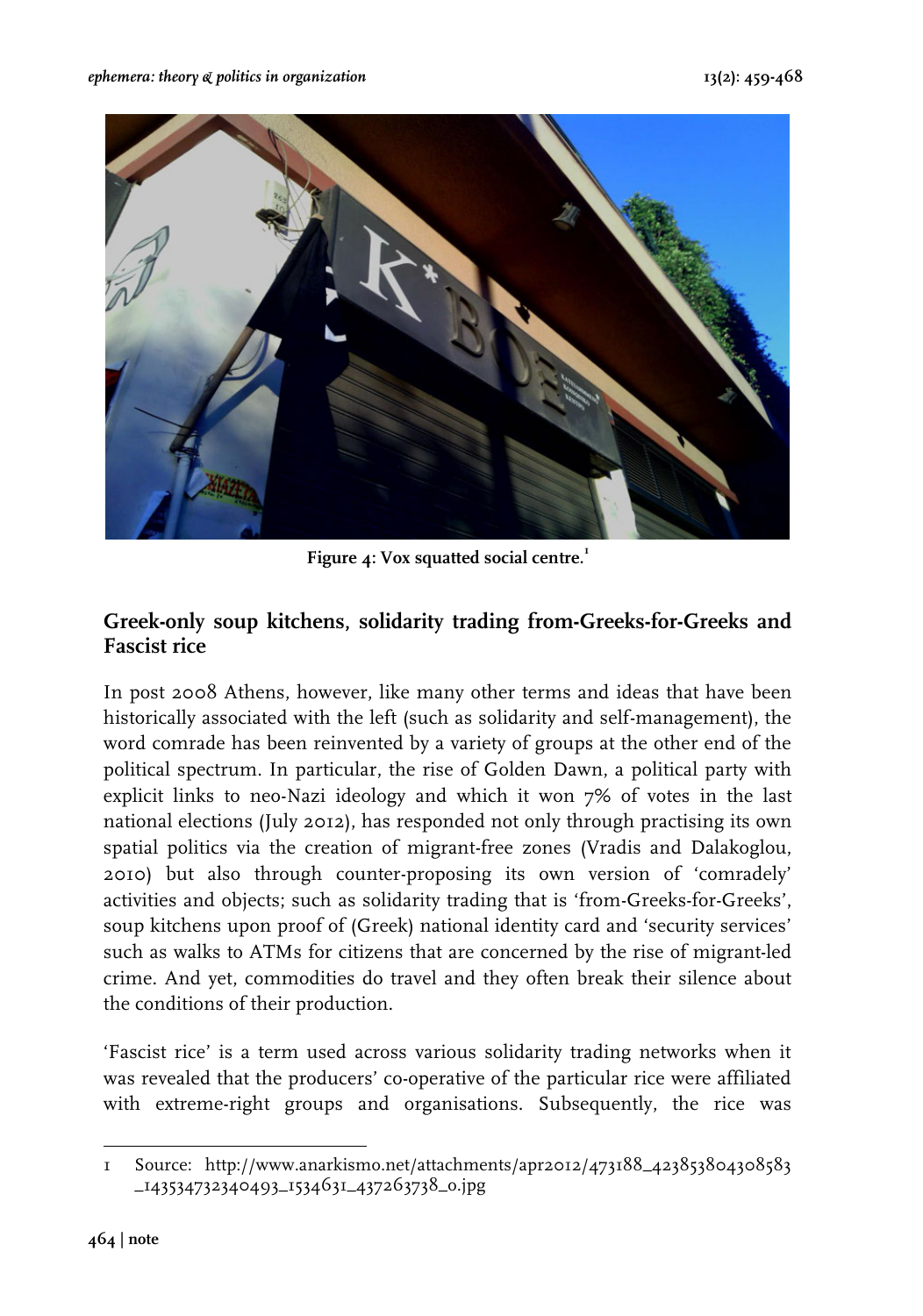withdrawn from networks with a more explicitly radical agenda. This is a battle fought not only at the level of colonising particular words and ideas but also at the actual material and social conditions in which commodities are produced and acquire their meaning.

### **Human and nonhuman comrades**

The case of post 2008 Athens opens up the question of nonhuman objects as comrades at three distinct levels.

*First*, commodities can certainly be attributed comradely and not-so comradely qualities. In a period of severe economic crisis and increased polarisation of political views and actions, humans' tendency to apply ingroup-outgroup distinctions and to project negative and positive attributes to others is perhaps less escapable – in line with various psychoanalytical traditions (e.g. Rustin, 2010) – and may apply equally to human and nonhuman objects. Commodities such as rice, for instance, are anthropomorphised ('fascist') and avoided at any cost regardless of what the particular rice does (or not) in people's stomachs. Concurrently, suspicions about the conditions of its production aside, fascist rice emerges as a commodity invested with a new layer of fetish, as in the case of fair trade (Cremin, 2012, Lyon 2006) and Soviet products (Kravets, this issue). Yet, the 'phantasmic' outcome mirrors a battlefield played out in the streets rather than an imagined dialogue between consumers and advertising agencies or artists and state planners.

In post 2008 Athens, objects are caught in an urban struggle where 'who gets there first' – despite questions of historical and political legitimacy – *whose*  phantasy is the object (solidarity rice, collective kitchens etc.) associated with is the ultimate trophy. This is a fight which is not very different from the fights taken in the streets for territorial-spatial legacy, indeed it is about urban space (Lefebvre, 1991) as well as the objects *in* space (e.g. from fascist-free zones to fascist-free products). In the end, by demarcating fascist rice from economies and products of (universal) solidarity, the Greek antagonist movement claims its traditional territorial rights both in a tangible and a more intangible, phantasmic realm.

*Second*, for various solidarity trading initiatives and collaborations between producer and consumer groups, the aim has been to de-fetishise objects and turn them into comrades at a more actual-material base: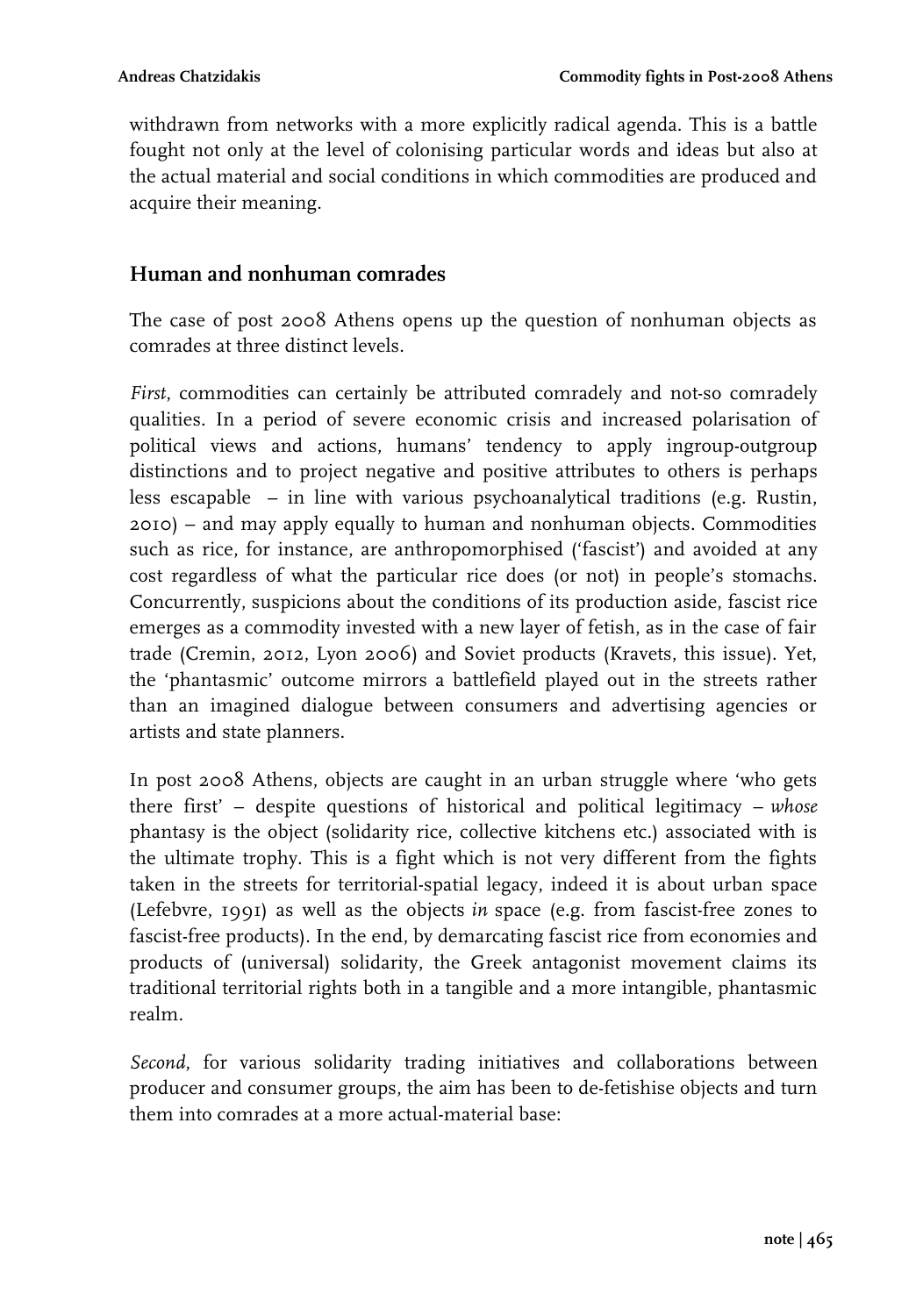the real question is not simply to provide solidarity and link producers with consumers but also to question which producers, what products, why, produced under what conditions. (female informant, 32)

Of course, the extent to which such movements can take place within a capitalist system remains a problematisation:

they should not have illusions that they can progress outside the system, that they can grow and overturn it without confrontation...if tomorrow the project of bypassing intermediaries carries on and extends massively, the system will respond, because it loses taxes through this [solidarity trading]. And not only taxes. More importantly, an autonomous society emerges, standing across the capitalist system and the market. And this won't be left without a response... (male, 40)

*Third*, some commodities may be comradely not for their intrinsic value or what they say when/if they talk (Shukaitis, this issue) but for their instrumental value, or what they otherwise *do*. Kropotkinian drinks may be as fetishised as the drinks sold in a fancy cocktail bar but they do serve a distinct, comradely mission: to assist in radical action. Another such commodity that is popular among some Exarcheia-based groups is the 'climax full face mask' or the protester's mask of choice: some wearers of the mask have in the past displayed the price tag and retailer's address to pre-empt questions from other comrades and assist them in gaining access.



**Figure 5: Climax full face mask. (http://www.sis-lebanon.com/catalog/mask/full-facemask).**

At the time of writing various collectives, such as Sporos, have broken up (July 2012; although Zapatistas coffee is still supplied via a sister co-operative) whereas others begin to emerge such as the creation of a bigger 'time bank' (network for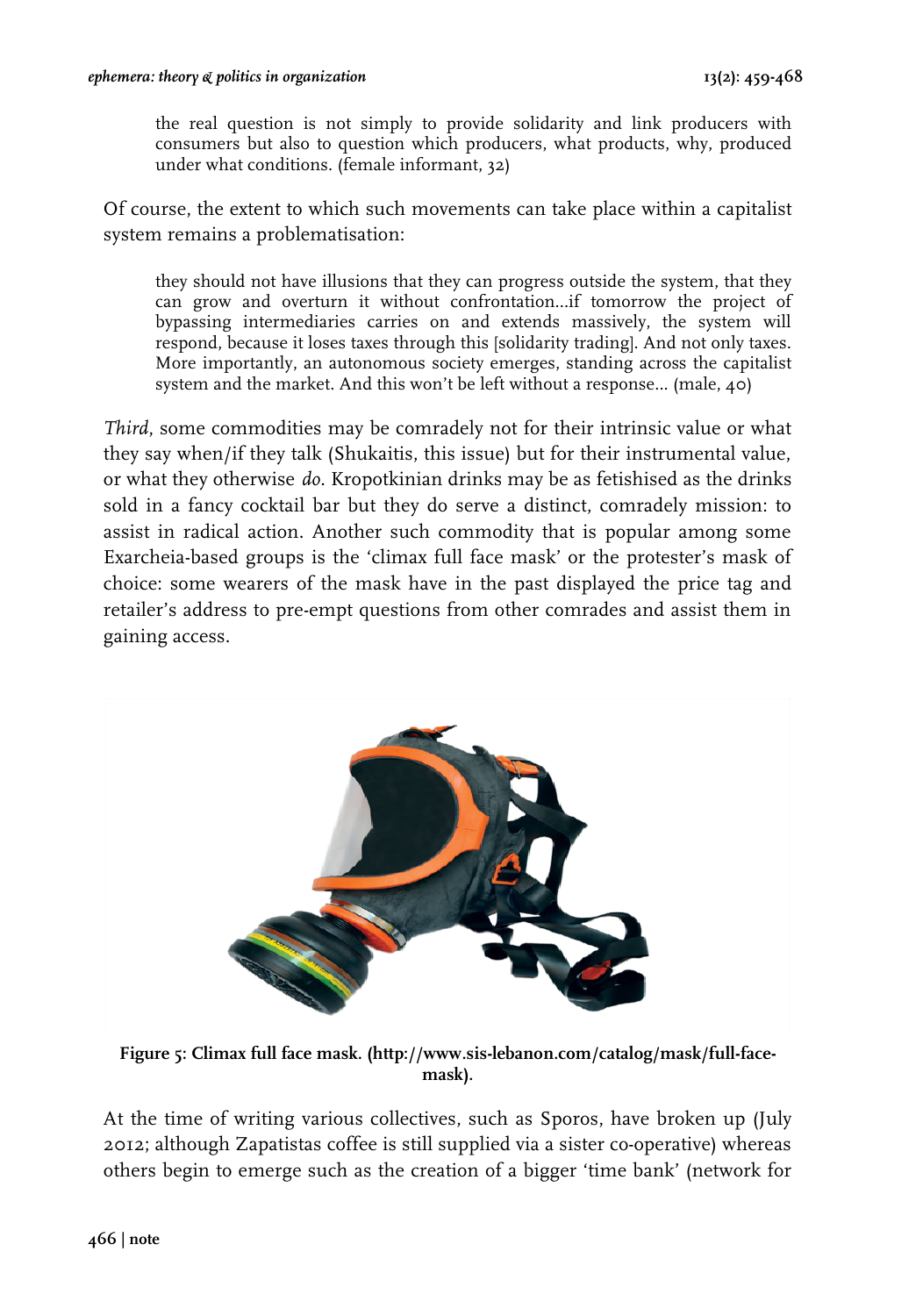sharing goods and services) that aims to co-ordinate various smaller-scale groups and initiatives within Exarcheia. Concurrently, an increasingly dominant narrative across conventional media and pro-establishment actors depicts the variety of urban struggles and grassroots interventions as part of an ongoing affair between the 'extremes', left and right. This ideological reshuffle serves to distantiate all radical action from the interests of the 'extreme centre'<sup>2</sup>, whilst totalising and dismissing the differences between Golden Dawn and the Greek antagonist movement – despite for instance, Golden Dawn's neo-Nazi ideology, accusations of murdering, and use of explicitly racist and sexist practices<sup>3</sup>. The battlefield is still played out and many nonhuman comrades may soon realise they will have to become 'full-time' comrades and 'parts of' rather than 'members in' the antagonist movement, as many of their human counterparts have already done.

## **references**

- Chatzidakis, A. and A. Vradis (2011) *Exarcheia now!* Unpublished presentation, Royal Holloway University of London, November.
- Cremin, C. (2012) 'The social logic of late capitalism: Guilt fetishism and the culture of crisis industry', *Cultural Sociology,* 6 (1): 45-60.
- Debord, G. ([1967]1983) *Society of the spectacle*. Detroit: Black & Red.
- Holloway, J. (2010). *Crack capitalism*. London: Pluto Press.
- Kravets, O. (2012) 'On things and comrades', *ephemera,* 13(2).
- Lefebvre, H. (1991) *The production of space.* Oxford: Blackwell.
- Lyon, S. (2006) 'Evaluating fair trade consumption: Politics, defetishization and producer participation', *International Journal of Consumer Studies,* 30(5): 452-464.
- Rustin, M. (2010) 'Looking for the unexpected: Psychoanalytic understanding and politics', *British Journal of Psychotherapy*, 26: 472–479.
- Vradis, A. & D. Dalakoglou (2010) 'After December: Spatial legacies of the 2008 Athens uprising', *Upping the Anti, 10:* 123-135.
- Vradis, A. & D. Dalakoglou (2011) *Revolt and crisis in Greece: Between a present yet to pass and a future yet to come.* London: AK Press.

 $\frac{1}{2}$  and  $\frac{1}{2}$  and  $\frac{1}{2}$  and  $\frac{1}{2}$  and  $\frac{1}{2}$  and  $\frac{1}{2}$  and  $\frac{1}{2}$  and  $\frac{1}{2}$  and  $\frac{1}{2}$  and  $\frac{1}{2}$  and  $\frac{1}{2}$  and  $\frac{1}{2}$  and  $\frac{1}{2}$  and  $\frac{1}{2}$  and  $\frac{1}{2}$  and  $\frac{1}{2}$  a 2 See e.g. http://nomadicuniversality.wordpress.com/2012/07/14/%CE%BF- %CE%BF%CE%BB%CE%BF%CE%BA%CE%BB%CE%B7%CF%81%CF%89%CF %84%CE%B9%CF%83%CE%BC%CF%8C%CF%82-%CF%84%CE%B7%CF%82- %CE%BC%CE%B7-%CE%B2%CE%AF%CE%B1%CF%82- %CE%BA%CE%B1%CE%B9-%CF%84%CE%B1-%CE%B1/.

<sup>3</sup> See e.g. http://www.independent.co.uk/voices/commentators/laurie-penny-its-notrhetoric-to-draw-parallels-with-nazism-8092591.html; http://www.ekathimerini.com/4dcgi/\_w\_articles\_wsite1\_1\_14/08/2012\_456870.